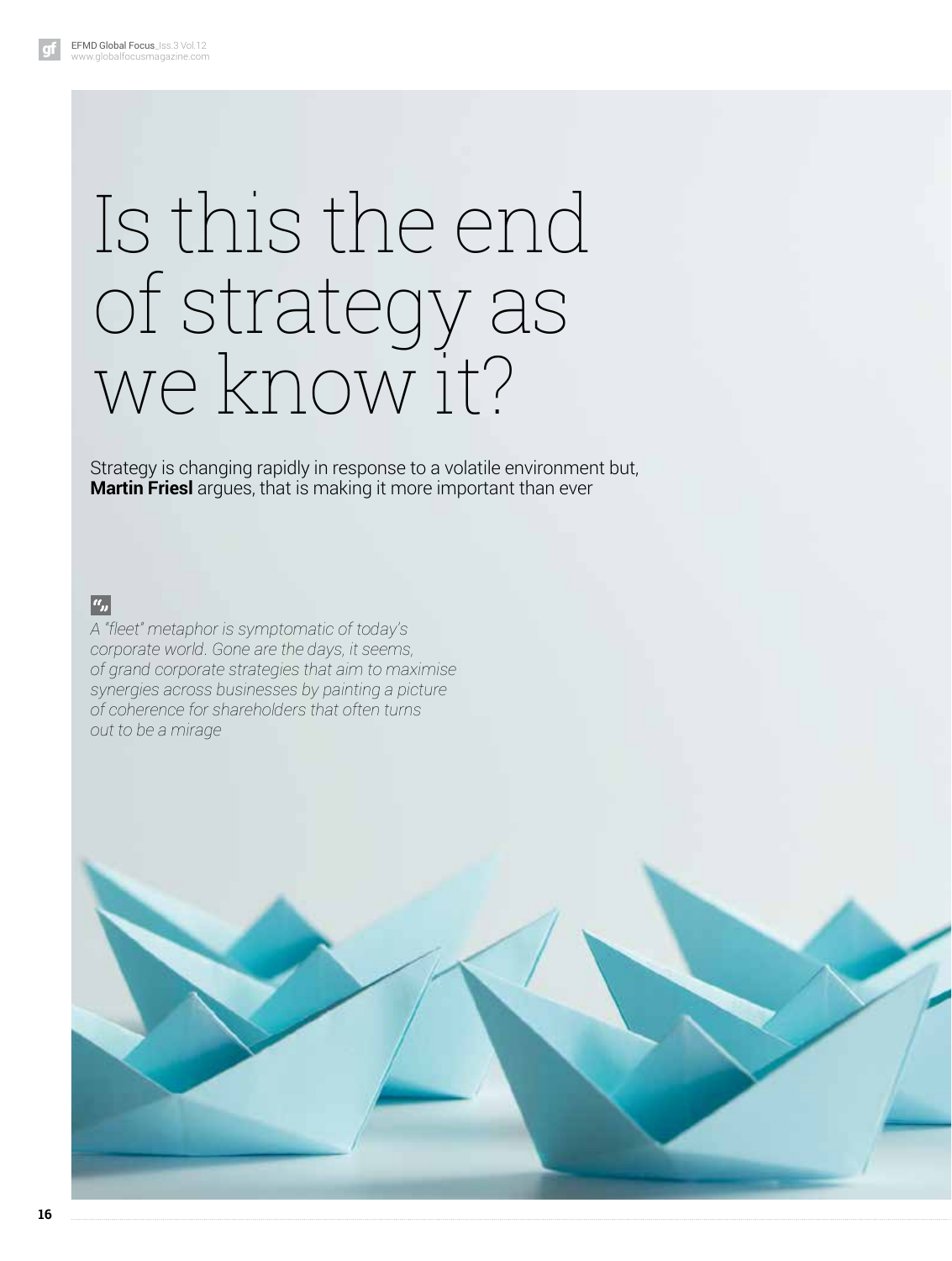**T**he CEOs of Siemens AG and Volkswagen<br>AG recently announced new strategies intended to steer them through the wild and partly unchartered waters of increased globalisation, a digital revolution, unravelling trade agreements and political instability.

In an unprecedented act of synchronicity, Siemens' Joe Kaeser and VW's Herbert Diess independently of each other used the same metaphor to describe their future strategies: Siemens and VW are going to transform from "tankers into agile fleets of ships". For both companies this will mean a simplification of corporate structures and a stronger independence for product divisions.

Siemens and VW are, of course, not alone in doing this. There seems to be a trend (or even a need) among large, diversified and mature corporations to become faster, more innovative and more reactive to changing trends. A critical observer might even question whether the same consultants were involved? But let's not go there.

In any case, the "fleet" metaphor is symptomatic of today's corporate world. Gone are the days, it seems, of grand corporate strategies that aim to maximise synergies across businesses by painting a picture of coherence for shareholders that often turns out to be a mirage.

Indeed, it seems that the speed and complexity of the current business environment means the end of strategy as we know it. This seems obvious: steering a tanker is a little different to making sure an entire fleet is moving in a particular direction. Strategy work in the latter scenario deals with a potential paradox: to manoeuvre quickly, the captain of each ship needs to be autonomous. Yet too much autonomy bears the risk of the fleet dissipating. Finding a solution for this conundrum is the future of strategy – and its biggest challenge.

Three types of strategy work are particularly important:

#### **Strategy as purpose**

The increased need for flexibility and agility requires the renaissance of a somewhat old-fashioned strategy classic: the creation of a shared understanding of "purpose" as a premise of firm-level strategy – "what is it we try to achieve and for what reason?"

This idea has been central in one of management's great books, Chester Barnard's 1938 seminal work, *The Functions of the Executiv*e. An agile and autonomous "fleet of ships" will only work if they share the same "co-ordinates". It is precisely the need for speed that requires companies and organisations to make sure that the direction of travel is fully understood.

This understanding gives business units, departments but also individual managers the autonomy to decide the means by which they get there. Yet what does it take to create such a sense of purpose?

**17**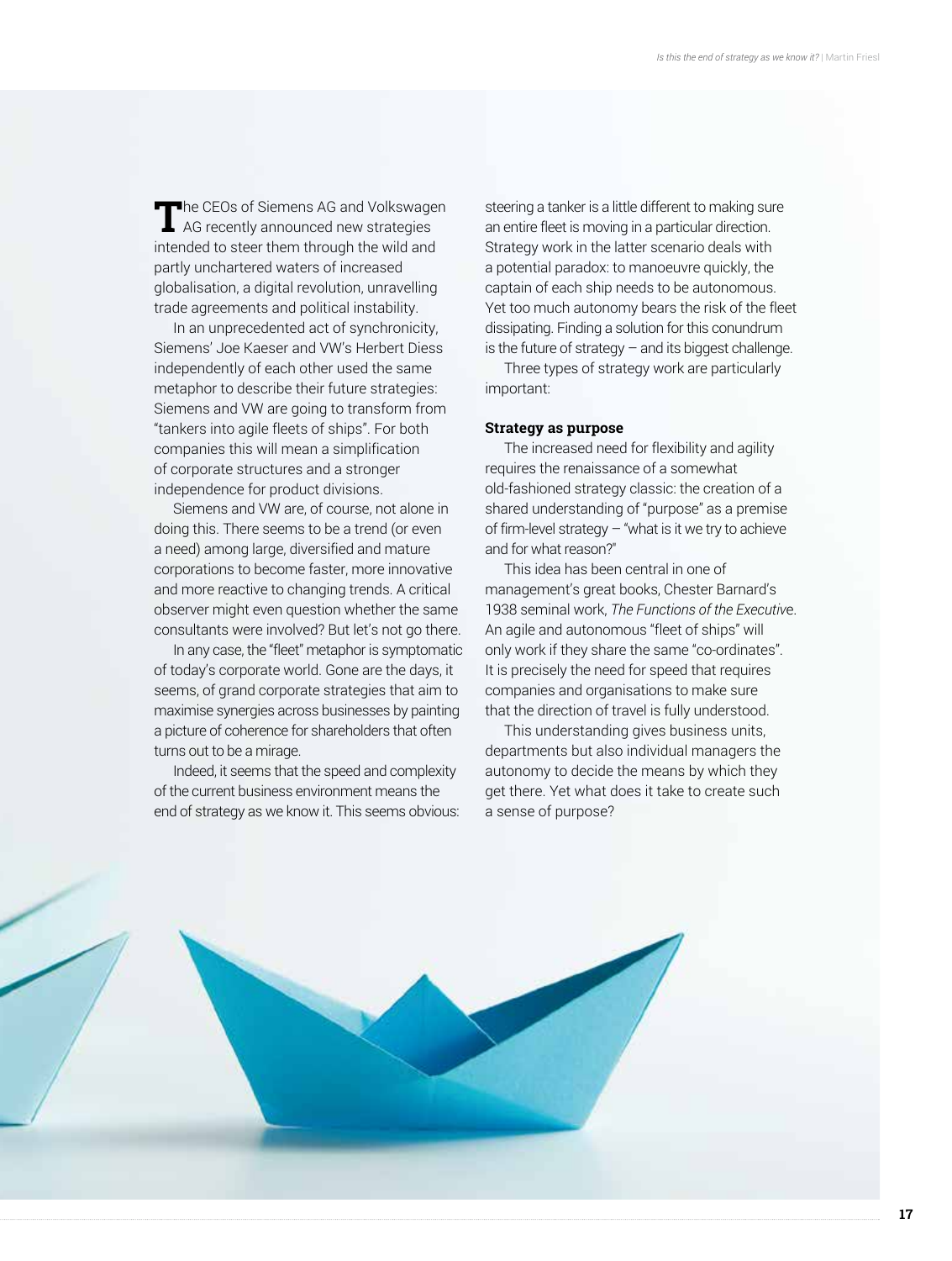

#### **Strategy as orchestrated dissonance**

Complex environments invite different and often conflicting interpretations, meaning there will be tensions regarding the right course of action. Research increasingly shows that innovation and change happen as a result of these tensions – and from constructively engaging people at all ranks of the organisation.

A number of companies such as Intel and IBM have started to engage the creative potential these tensions offer by opening up their strategic conversations to involve as many people as possible. They include people both inside as well as outside the organisation in order to benefit from the clash in perspectives. How can managers deal with conflicting perspectives in a creative way?

#### **Strategy as experimentation**

Transforming large organisations into nimble fleets of ships also highlights the need for corporations to deal with fast-paced change, slower innovation cycles and the quick erosion of any advantages a firm might have. It is an invitation to experiment with new approaches, technologies and solutions.

Design thinkers and management scholars agree that strategy is increasingly about the ability to conduct cost-effective and quick experiments in order to learn from failure faster than the competition. Yet, this often requires smaller units, akin to start-ups, that create the space for experimentation but also reduce risk.



## $a_{jj}$

*Transforming large organisations into nimble fleets of ships also highlights the need for corporations to deal with fast-paced change, slower innovation cycles and the quick erosion of any advantages a firm might have. It is an invitation to experiment with new approaches, technologies and solutions*